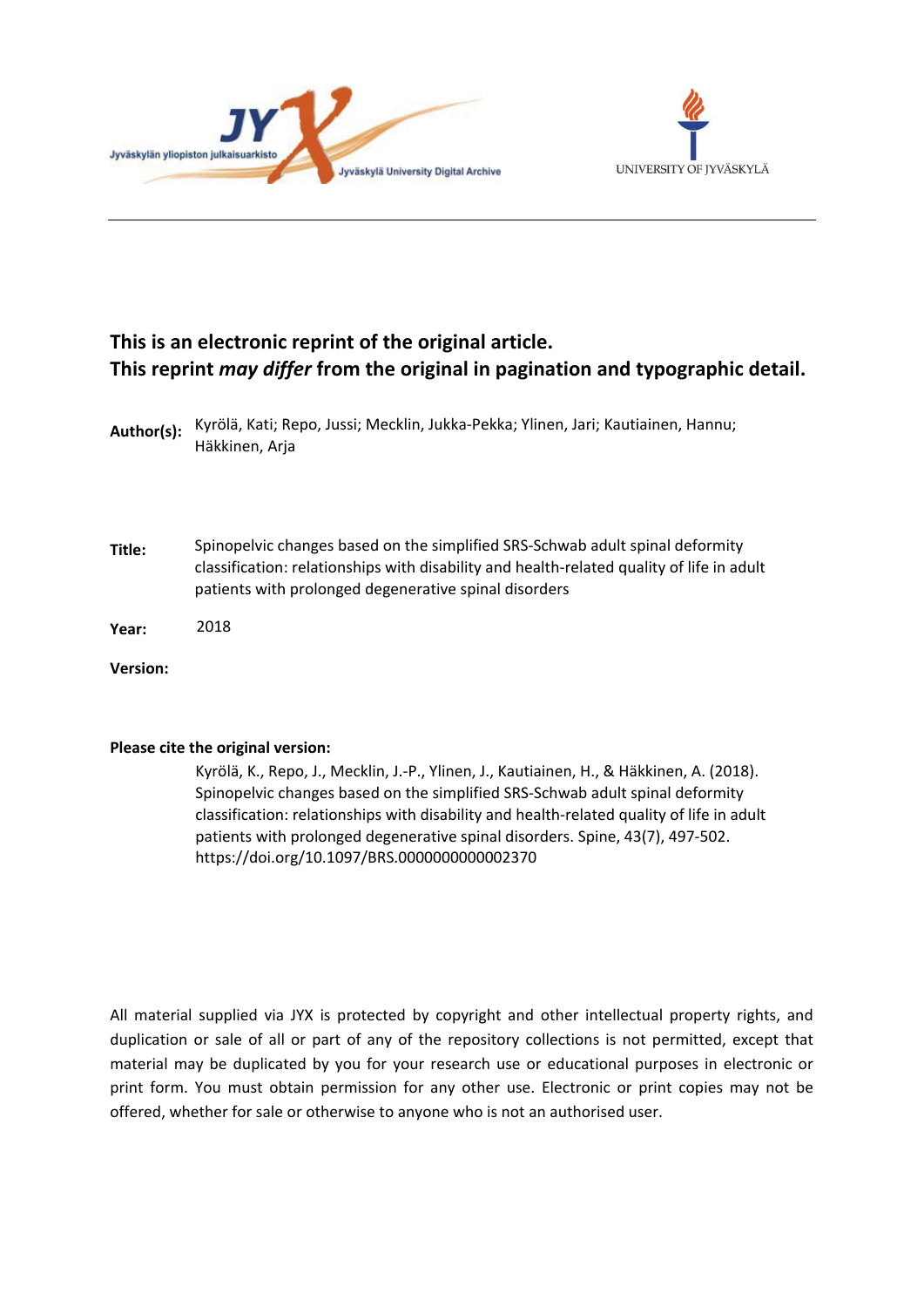## **SPINE An International Journal for the study of the spine Publish Ahead of Print**

## **DOI :** 10.1097/BRS.0000000000002370

**Spinopelvic changes based on the simplified SRS-Schwab adult spinal deformity classification: relationships with disability and health-related quality of life in adult patients with prolonged degenerative spinal disorders** 

Kati Kyrölä MD<sup>\*</sup>; Jussi Repo MD<sup>\*</sup>; Jukka-Pekka Mecklin PhD<sup>‡,§</sup>; Jari Ylinen PhD<sup>†</sup>; Hannu Kautiainen BA<sup>#</sup>; Arja Häkkinen PhD<sup>†,∥</sup>

\* Department of Orthopaedics and Traumatology, Central Hospital of Central Finland, Jyväskylä, Finland

‡ Department of Education and Science, Central Finland Health Care District, Jyväskylä, Finland

§ University of Eastern Finland, Jyväskylä, Finland

† Department of Physical Rehabilitation, Central Hospital of Central Finland, Jyväskylä, Finland

# Unit of Primary Health Care, Kuopio University Hospital, Kuopio, Finland

║Department of Health Sciences, University of Jyväskylä, Jyväskylä, Finland

Address for correspondence:

Kati Kyrölä, MD, Department of Orthopaedics and Traumatology, Central Hospital of Central Finland, Keskussairaalantie 19, 40620 Jyväskylä, Finland Tel.: +358-40-5917444 Fax: +358-14-2693626 E-mail: kati.kyrola@ksshp.fi

The manuscript submitted does not contain information about medical device(s)/drug(s). Government Health Research Funding (B1411) and the Central Hospital of the Central Finland Scientific Committee Temporary Fund grantsand the Medical Research Foundation of Central Hospital Central Finland and University of Eastern Finland, Kuopio, Finlandfunds were received in support of this work. No relevant financial activities outside the submitted work.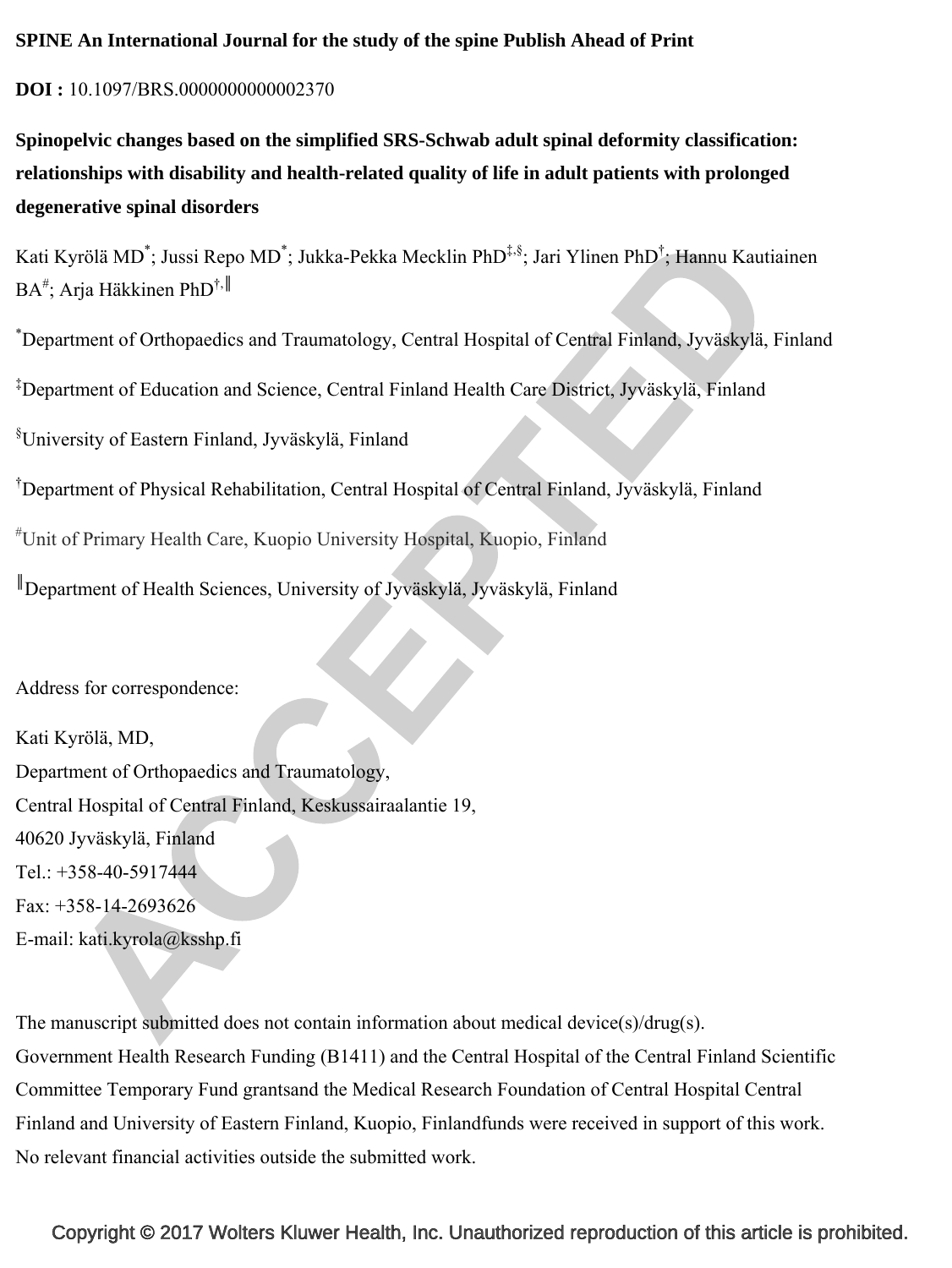#### **Abstract**

**Study Design:** Cross-sectional, observational study.

**Objective:** To study the occurrence of sagittal malalignment, the adaptability of a simplified sagittal modifiers grading of the Scoliosis Research Society (SRS)-Schwab adult spinal deformity classification (ASD), and the deformity-specific SRS questionnaire version 30 (SRS-30) in an unselected adult cohort with symptomatic degenerative spinal disorders.

**Summary of Background Data:** The sagittal modifiers of the SRS-Schwab ASD classification correlate with health-related quality of life (HRQoL) measures in patients with ASD. The deformities and disabilities caused by sagittal malalignment in patients with common degenerative spinal disorders of multiple etiologies are rarely studied. A simplified and categorizing version of the SRS-Schwab ASD classification in relation to the Oswestry Disability Index (ODI) and the SRS-30 outcomes has not yet been developed.

**Methods:** We recruited 874 consecutive patients with degenerative spinal disorders between March 2013 and February 2014. Full spine radiographs were taken and the patients divided into sagittal deformity severity groups: mild or none, moderate, and marked deformity. Participants completed the ODI, SRS-30, and a general health questionnaire.

**Results:** We included 637 patients in the analysis. The severity of sagittal deformity was mild or none in 407 (63.9%) patients, moderate in 159 (25.0%), and marked in 71 (11.1%). Linearity across the modifier grades and deformity classes was found for ODI total score ( $p=0.033$ ), and the function/activity  $(p=0.004)$  and self-image/appearance  $(p=0.030)$  domains of the SRS-30. Age, body mass index, duration of symptoms, and the use of painkillers increased while physical activity, working, and educational status decreased significantly with deformity severity.

**Conclusions:** Sagittal spinopelvic malalignment is significantly related to deterioration of the ODI and the SRS-30 in symptomatic adults with degenerative spinal disorders. The SRS-Schwab classification sagittal modifiers categorized into 3 groups is a practical tool to detect various clinically significant grades of deformity in a cohort with no recognized ASD.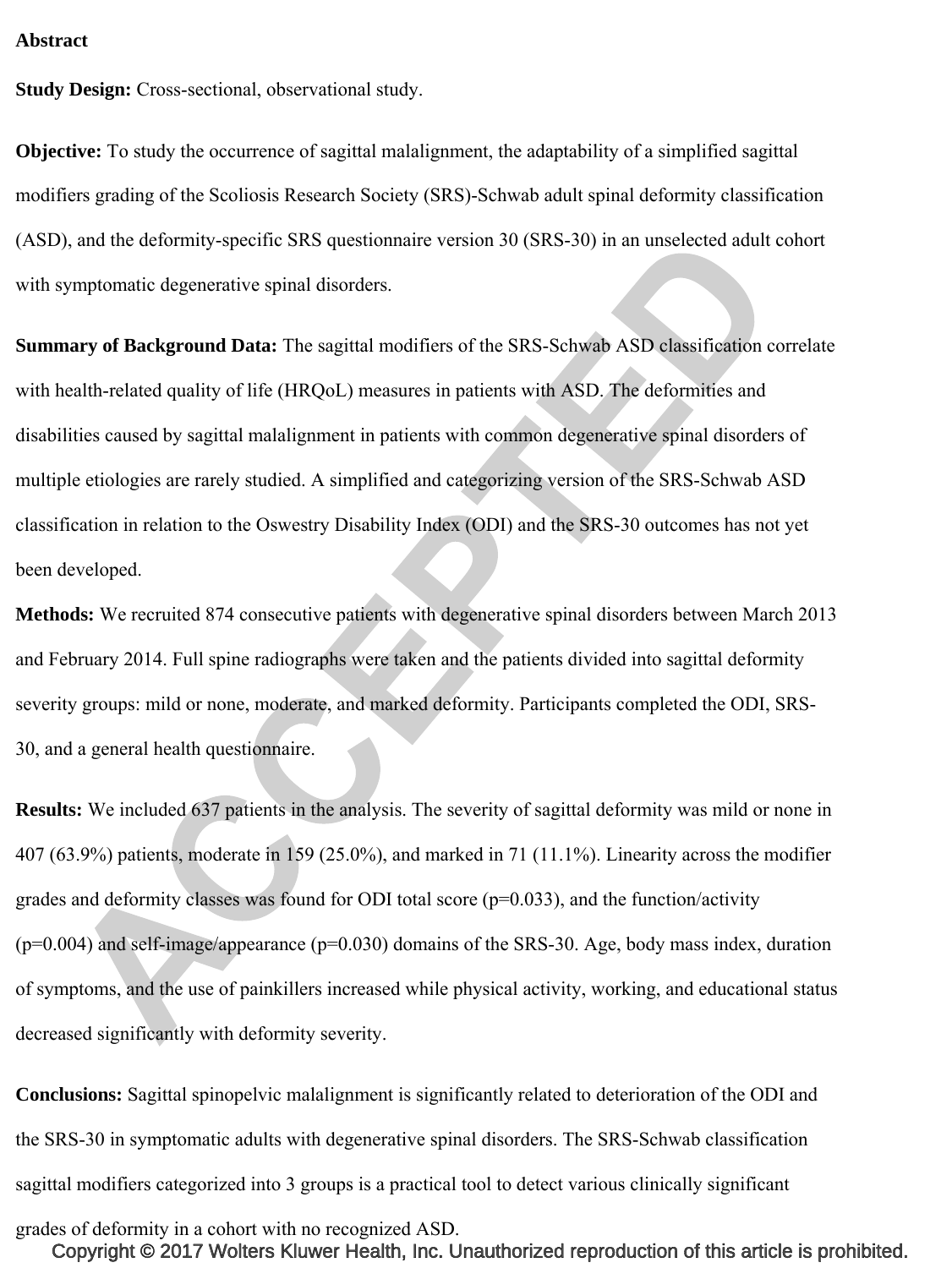**Key Words:**SRS-Schwab classification; sagittal modifier; adult spinal deformity; SRS-30; ODI; degenerative spinal disorder; HRQOL; sagittal alignment; pelvic tilt; lumbar lordosis; T1 Pelvic Angle; sagittal vertical axis, pelvic incidence

**Level of Evidence**: 3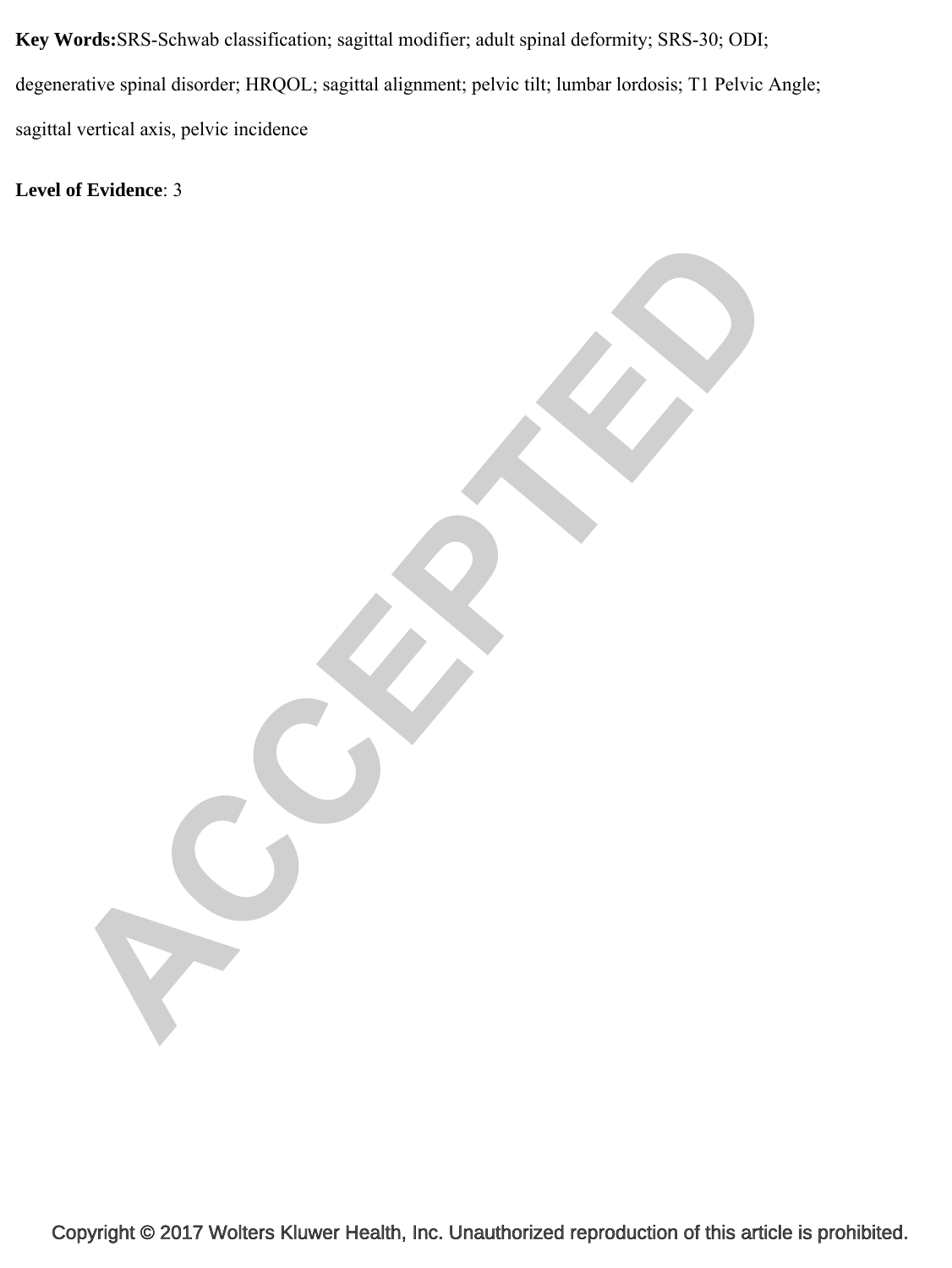#### **Introduction**

Adult spinal deformity (ASD) has multiple etiologies<sup>1, 2</sup> and it can develop gradually over many years. Not all elderly people lose their sagittal spinal balance due to advancing age<sup>3-5</sup>. The typical radiographic findings of deteriorating sagittal alignment are a mismatch between the lumbar lordosis (LL) and pelvic incidence (PI), PI-related retroversion of the pelvis i.e. pelvic tilt (PT), anteriorizing sagittal vertical axis  $(SVA)$ , widening T1 pelvic angle  $(TPA)^6$ , a loss of kyphosis in the lower thoracic spine, and changes in the cervical spine<sup>7, 8</sup>. Many studies have reported how the loss of spinal balance and alignment affects health-related quality of life (HRQoL) and disability<sup>9-11</sup>. With surgical correction of the spinal alignment, this can be improved, although there is a considerable risk of deformity from the surgery<sup>12, 13</sup>. Previous study cohorts have either involved adult scoliosis patients or those with marked deformity, or asymptomatic age-matched normative controls<sup>14, 15</sup>. There is a lack of research, and therefore knowledge, about sagittal disorders, disability, and the quality of life of patients with symptomatic degenerative spinal conditions that precede the development of ASD. It is most likely that patients with moderate spinal deformity will end up undergoing lower back surgery without imaging of the spinal alignment, despite the fact that evaluation of the whole spine could benefit in the technical planning of the surgery<sup>12,</sup> 16, 17.

The Scoliosis Research Society (SRS)-Schwab ASD classification consists of coronal and sagittal modifiers. The sagittal spinopelvic modifiers have been proven to correlate with HRQoL and the classification is valid for evaluating ASD. Changes in individual modifiers have been described in previous studies of patients with ASD18-20. **No study has evaluated the application of the classification for an unselected consecutive cohort of patients with degenerative spinal disorders without precognition of any marked deformities,** including a simplification of the classification by combining the sagittal modifiers into three categories of sagittal deformity severity and correlation of the categories with HRQoL measures.

Our aim was to study the occurrence of sagittal malalignment and the adaptability of a simplified sagittal modifiers grouping of the SRS-Schwab adult deformity classification and the deformity specific SRS Copyright © 2017 Wolters Kluwer Health, Inc. Unauthorized reproduction of this article is prohibited.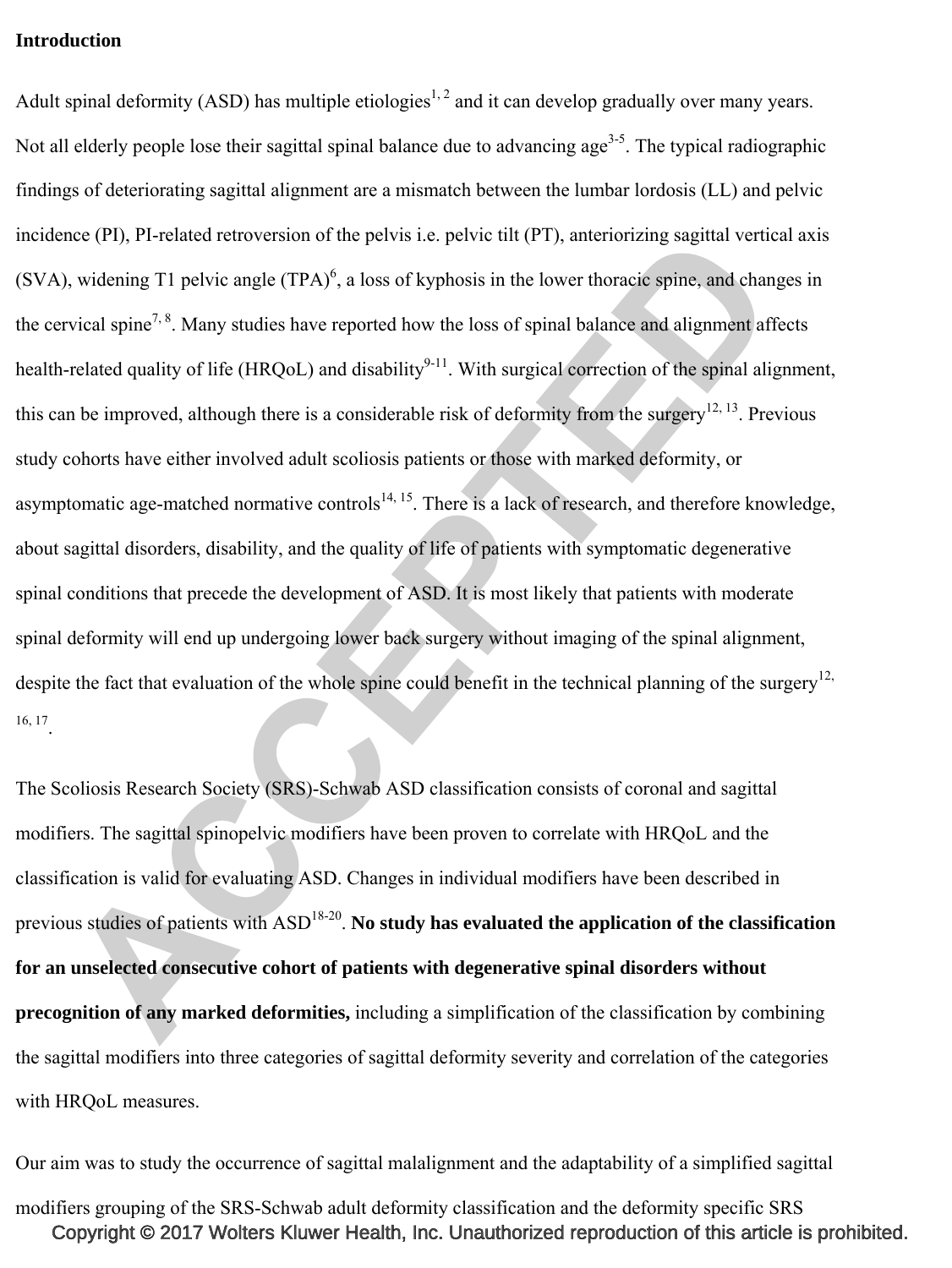questionnaire version 30 (SRS-30) in an unselected adult cohort with symptomatic degenerative spinal disorders.

#### **Material and Methods**

A total of 874 consecutive adult patients with prolonged degenerative thoracolumbar disorders were referred from primary health care over the course of one year to Jyväskylä Central Hospital, which is the only tertiary care spine clinic in Jyväskylä, serving a population of 255,000. All referred patients were recruited to the study. **643 patients volunteered the study and signed written consent to participate the study.**Exclusion criteria were age <18 years, missing or non-diagnostic radiographs, malignancy, neuromuscular disease, or acute fracture. This study was approved by the Research Ethics Committee of the Central Finland Health Care District. Full spine radiographs were obtained to measure the SRS-Schwab sagittal modifiers<sup>18, 19</sup>: PI-LL, sagittal vertical axis (SVA), and PT. Utilizing these sagittal modifiers, groups were formed according to the severity of the deformity: mild or none, 0 or 1+; moderate, 2-3+; and marked, 4-6+ modifiers. Disability and HRQoL related to severity of the sagittal deformity was measured with the validated Finnish version of the condition specific outcome measure for spinal disorders, the Oswestry Disability Index  $(ODI2.0)^{21}$  and the deformity-specific HRQoL measure, the Scoliosis Research Society Questionnaire 30  $(SRS-30)^{22}$ , and a general health questionnaire including visual analogue scales (VAS). The ODI consists of 10 questions with total scores ranging from 0 (no disability) to 100 (worst disability) and a total score of 40 or more indicates severe disability. The SRS-30 contains 23 questions in the subscore for all patients and 7 additional questions for patients after surgical treatment. Each question is answered on a scale of 1 to 5. The SRS-30 is divided into 5 domains and provides a subscore for each domain. Information on current leisure time physical activity levels was obtained using the Frequency Intensity Time (FIT) index developed by Kasari<sup>23</sup>, which asks about frequency of exercise per week, the type of activity, and the duration of the exercise. Scores range from 1 to 100 points indicating low  $($ <36), moderate  $(36-63)$ , or high  $($ >63) physical activity levels. Clinical data was obtained from the patient records.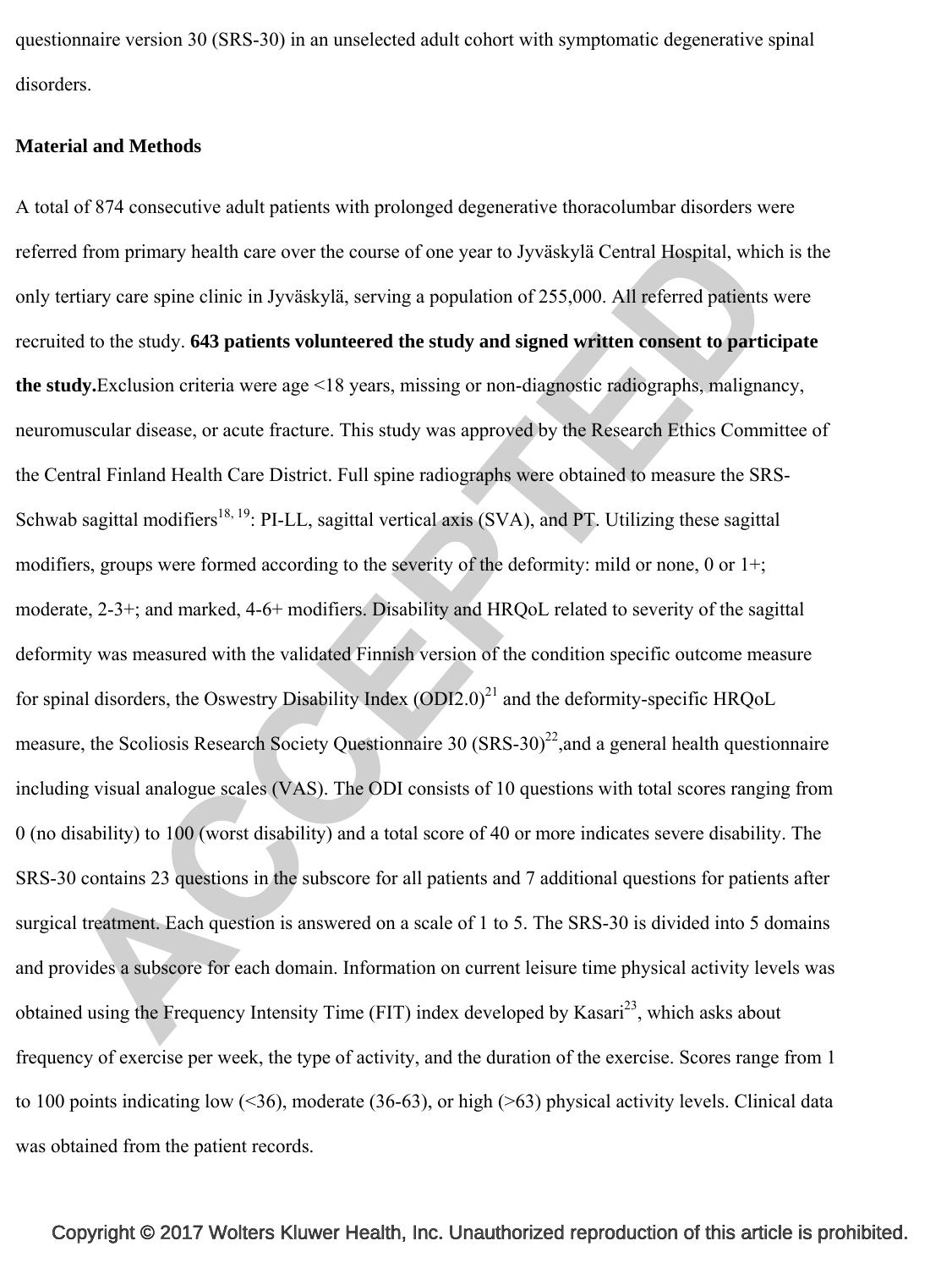**The data is presented as means with standard deviations (SD), as medians with interquartile range (IOR), or as counts with percentage.** Statistical significance for the hypothesis of linearity across the modifier grades and deformity classes were evaluated using an analysis of variance, the Cuzick test, and the Cochran-Armitage test. In the case of violation of the assumptions (e.g. non-normality), a bootstraptype test was used. No adjustment for multiplicity was made. The  $\alpha$ -level was set at  $p \le 0.05$  and all analyses were performed using STATA 14.0 (StataCorp LP, College Station, TX, USA).

#### **Results**

A total of 637 patients with complete data and signed informed consent (mean (SD) age 54.8 (15.3) years, 56.2% female) were included in the final analysis. The characteristics of the deformity classes are presented in Table 1. Age, body mass index (BMI), duration of symptoms, and the use of painkillers increased significantly while physical activity, working, and educational status decreased significantly with deformity severity.

The ODI mean score in the severe group was 47, which represented severe disability. The ODI total score ( $p=0.033$ ), SRS-30 function/activity ( $p=0.004$ ), and self-image/appearance ( $p=0.030$ ) domains deteriorated significantly with the severity of the deformity (Table 2). The mean modifier values in the deformity severity groups are presented in Table 3.

The lowest percentage of 0 grades (57%) was detected in PT, while the proportions in SVA and PI-LL were 65% and 71%, respectively (Figure 1). The paramount cause of disability measured by the ODI was **SVA >9.5 cm** (++) (p=0.002) (Figure 2).

#### **Discussion**

This study cohort represented an unselected population of patients with symptomatic prolonged degenerative spinal conditions referred to a tertiary spine clinic. One-third of the study population had moderate or severe sagittal disorders without previously diagnosed spinal deformity. The ODI total score deteriorated along with the severity of the deformity. **The low baseline physical activity level was** 

# **related to the prolonged pain and dysfunction of the patients in all groups. Differences in pain**  Copyright © 2017 Wolters Kluwer Health, Inc. Unauthorized reproduction of this article is prohibited.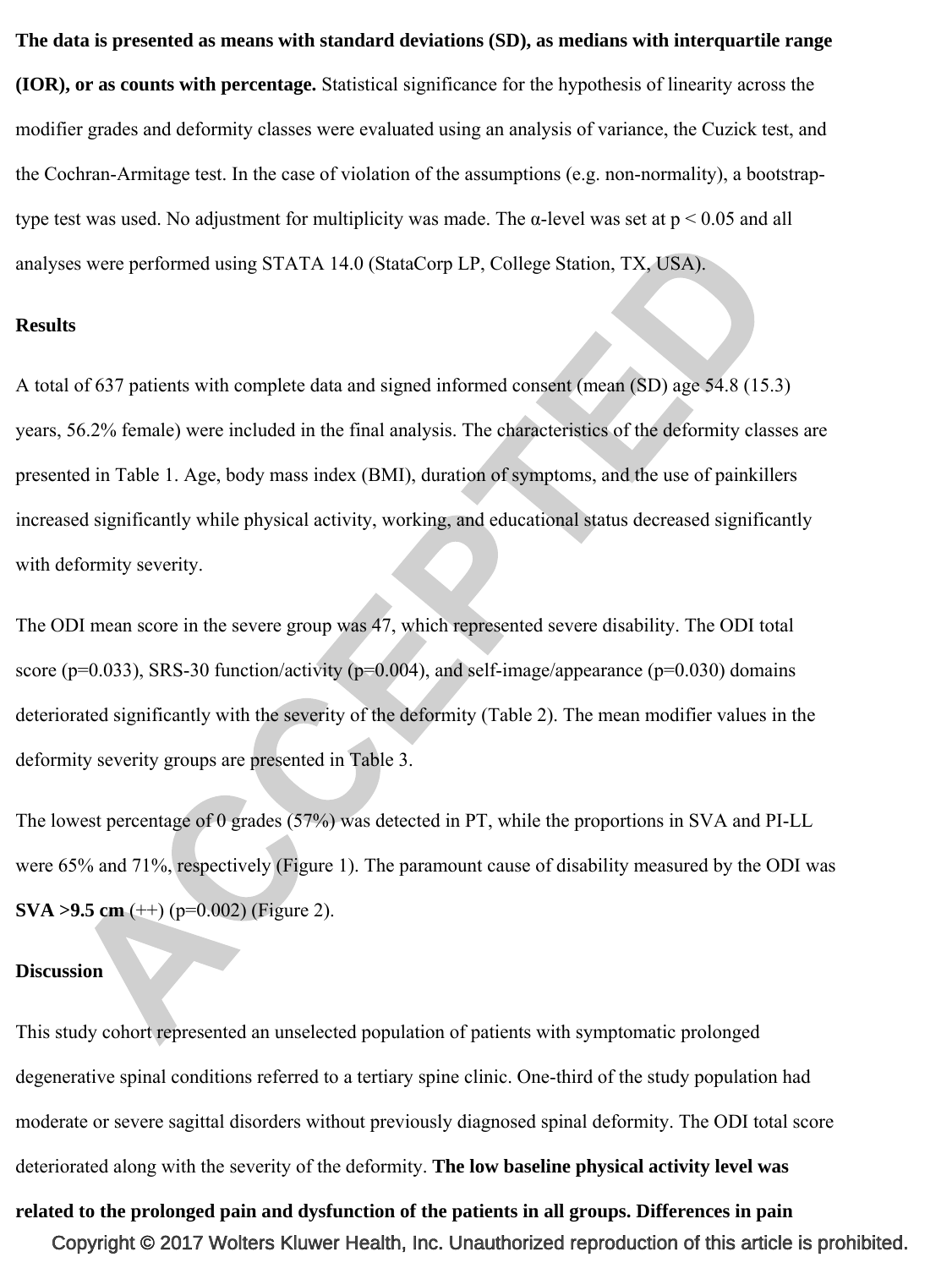**levels and socio-demographic background of the patients did not explain the linear deterioration of the FIT index between the deformity severity groups. Thus the authors concluded that the deformity is an independent factor, which inhibits the physical activity.** 

Surprisingly, current pain levels on the SRS-30 did not differ between the groups as expected. **However, we found that the duration of pain and the need for painkillers increased with the severity of the deformity indicating more regular demand of pain medication in patients with severe deformities than in the other groups.** 

Patients with an **increasing radiographic deformity** were significantly older and more overweight. Araujo et al. found that being overweight or obese can turn sagittal balance positive<sup>24</sup>, but the loss of skeletal sagittal alignment does not automatically increase with advancing age<sup>4,5</sup> and should be considered an abnormal condition, a possible source of symptoms, and a target for treatment.

The association between lower educational status and severe deformity in our study may be biased by the limited educational options for the older generations and the true correlation is between severe deformity and increased age.

Maintaining an erect position with increasing sagittal malalignment causes fatigue and pain in the buttocks, spine, and thighs<sup>25</sup> and the non-operative treatment should cover both compensatory mechanisms and treatment for loss of sagittal inclination. **Mild and moderate disorders of the sagittal alignment were common in our cohort and individual physical rehabilitation programs focused on exercise and diet should be targeted on them.** 

**However, only a fewphysical rehabilitation protocols for spinal deformity are described<sup>26,27</sup>and non-operative treatment is often a collection of physical therapies, injections, medication, and observation**<sup>28</sup>.

Pelvic tilt was the first modifier to indicate sagittal disorders in our study, and this finding is consistent with previous reports<sup>8, 9</sup>. Increased PT appears before SVA is anteriorized<sup>29</sup>. Buckland et al. found that compensation for neural compression can increase SVA positivity while PT remains normal in mild and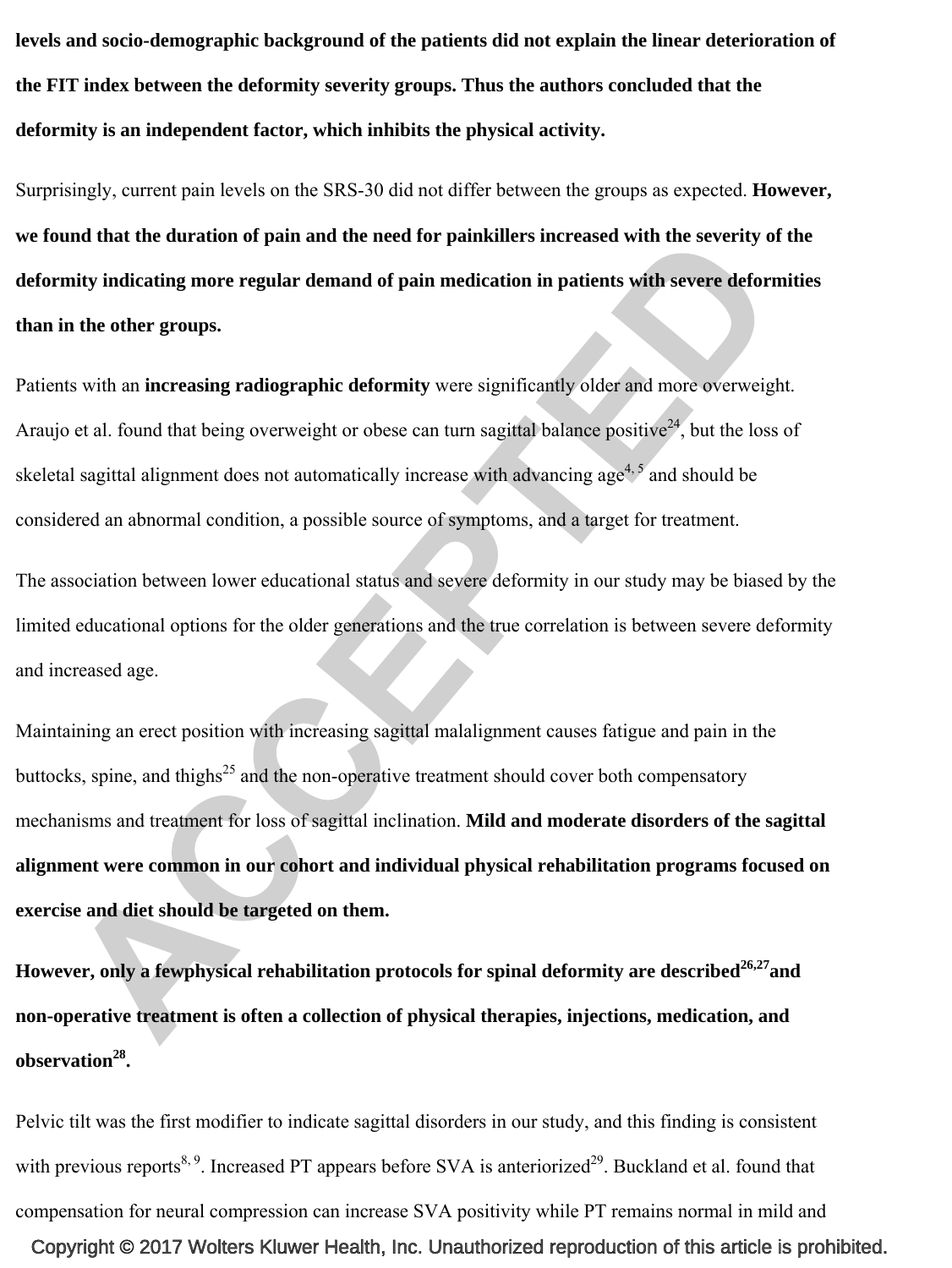moderate spinal deformities. In moderate and severe deformities, the desire to maintain an upright position overrides the need for neural decompression and the compensatory mechanisms are activated<sup>30</sup>. This phenomenon of the anteriorized SVA and normal PT was seen in patients with diagnosed symptomatic neural compression in our study but it was independent of the PI value and not statistically significant in this material (unpublished data).

The PI-LL mismatch is one of the main drivers of the loss of sagittal alignment<sup>9</sup>. Kim et al. stated that PI-LL mismatch is associated with pathologic degenerative changes, not the normal aging process<sup>31</sup>. This is supported by our study with symptomatic patients, since the proportion of **PI-LL mismatches increased with the severity of the deformity and the disability and was not induced by pain or neural compression.** 

The range of values of the sagittal modifiers in our study matches that in the Schwab et al.<sup>18</sup> validation study of the classification, where the cases were selected to represent a distribution of the classification grades. They found the radiographic parameter thresholds predictive of an ODI score of 40 to be 11° for PI-LL,  $22^{\circ}$  for PT, and 46 mm for SVA<sup>18</sup>. In our study, both the moderate and severe groups matched these values, indicating that the classification is valid even in its simplified form with 3 groups of sagittal modifiers.

The groups were significantly different in the SRS-30 function/physical activity and selfimage/appearance domains. The severity of the deformity did not correlate with self-reported pain or mental health. This may result from the variety of etiologies in our cohort where the deformity was not the only source of pain and discomfort.

Both ODI and SRS-30 were sensitive to the loss of function. Disease-specific SRS-30 has increased value when the deformity is severe since the other outcome measures do not include questions about selfimage and appearance.

The strength of this study was that our institution is the only tertiary spine clinic to serve the district population and it has standardized referral guidelines. The study cohort represented the majority of the district patients with prolonged degenerative thoracolumbar disorders and therefore the results can be generalized. One limitation was that only the sagittal parameters of the SRS-Schwab classification were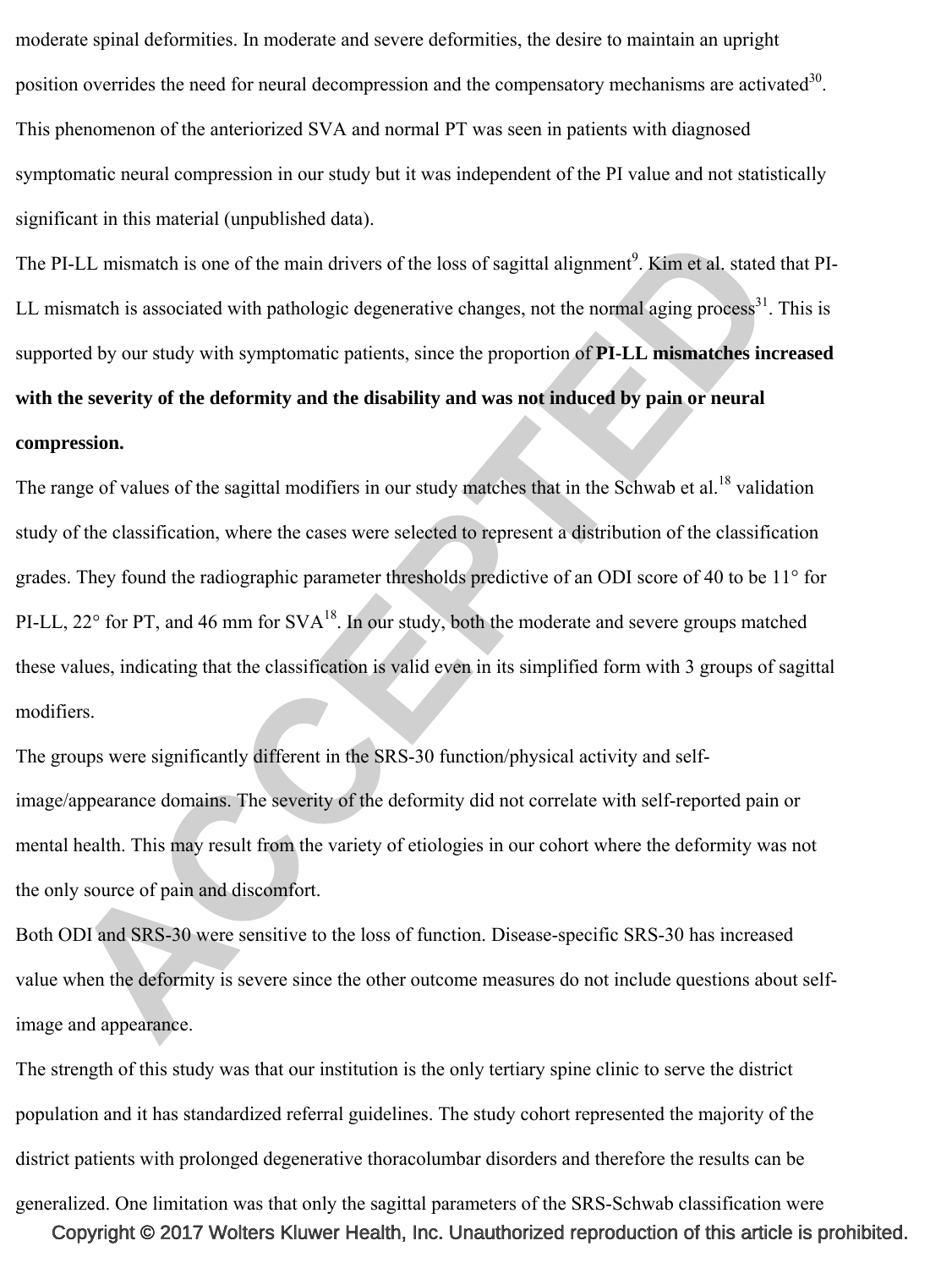included and comparison of groups with the other spinopelvic parameters was not performed. The influence of the different diagnoses on the deformity could not be evaluated since some categories had too few patients.

#### **Conclusions**

**In conclusion, sagittal imbalance and compensatory mechanisms are common and strongly related to deterioration of physical and social functioning outcomes and HRQoL measures in symptomatic adult patients with general degenerative spinal disorders and no pre-known ASD. For them, the sagittal modifiers of the SRS-Schwab adult spinal deformity classification, categorized into 3 groups, is a useful and a practical tool to detect various grades of deformity. Analysis of sagittal alignment in the early phases of degenerative spinal disorders can orientate the physicians to more**  individualized physical rehabilitation programs and severe cases can be referred for surgical consultation for diagnosis of the deformity. **consultation for diagnosis of the deformity.** 

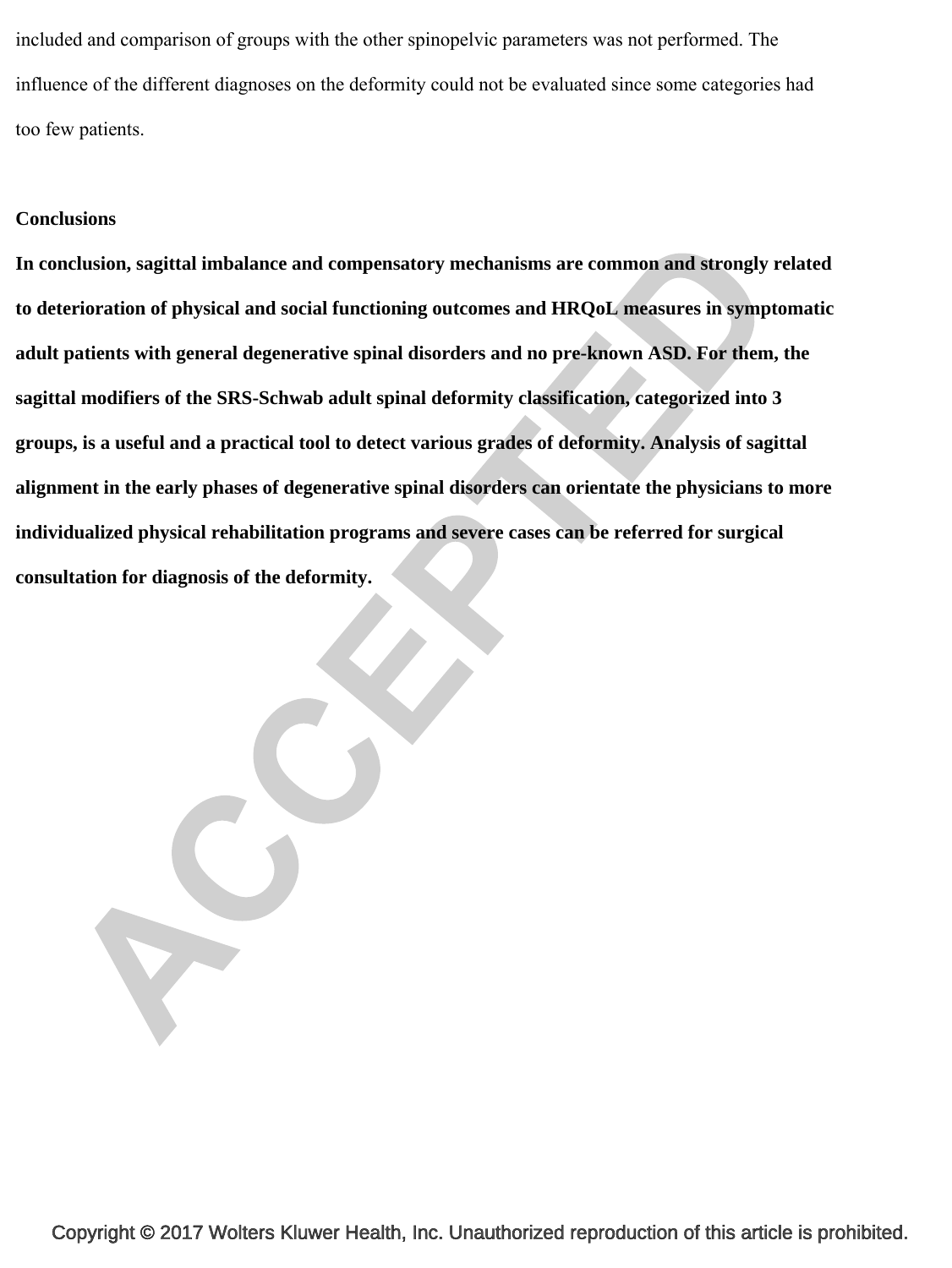1. Aebi M. The adult scoliosis.*Eur Spine J* 2005;14:925-48.

2. Schwab F, Dubey A, Gamez L, et al. Adult scoliosis: prevalence, SF-36, and nutritional parameters in an elderly volunteer population. *Spine (PhilaPa 1976)* 2005;30:1082-5.

3. Iizuka Y, Iizuka H, Mieda T, et al. Epidemiology and associated radiographic spinopelvic parameters of symptomatic degenerative lumbar scoliosis: are radiographic spinopelvic parameters associated with the presence of symptoms or decreased quality of life in degenerative lumbar scoliosis? *EurSpine J*  2016;25:2514-9.

4. Gelb DE, Lenke LG, Bridwell KH, et al. An analysis of sagittal spinal alignment in 100 asymptomatic middle and older aged volunteers.*Spine (Phila Pa 1976)* 1995;20:1351-8.

5. Mendoza-Lattes S, Ries Z, Gao Y, et al. Natural history of spinopelvic alignment differs from symptomatic deformity of the spine. *Spine (PhilaPa 1976)* 2010;35:E792-8.

6. Protopsaltis T, Schwab F, Bronsard N, et al. The T1 pelvic angle, a novel radiographic measure of global sagittal deformity, accounts for both spinal inclination and pelvic tilt and correlates with healthrelated quality of life. *J Bone Joint Surg Am* 2014;96:1631-40.

7. Barrey C, Roussouly P, Le Huec JC, et al. Compensatory mechanisms contributing to keep the sagittal balance of the spine. *Eur Spine J* 2013;22Suppl 6:S834-41.

8. Le Huec JC, Charosky S, Barrey C, et al. Sagittal imbalance cascade for simple degenerative spine and consequences: algorithm of decision for appropriate treatment. *Eur Spine J* 2011;20Suppl 5:699-703. 9. Diebo BG, Varghese JJ, Lafage R, et al. Sagittal alignment of the spine: What do you need to know? *ClinNeurolNeurosurg*2015;139:295-301.

10. Bess S, Line B, Fu KM, et al. The health impact of symptomatic adult spinal deformity: comparison of deformity types to United States population norms and chronic diseases. *Spine (PhilaPa 1976)*  2016;41:224-33.

11. Schwab FJ, Blondel B, Bess S, et al. Radiographicalspinopelvic parameters and disability in the setting of adult spinal deformity: a prospective multicenter analysis. *Spine (Phila Pa 1976)* 

2013;38:E803-12.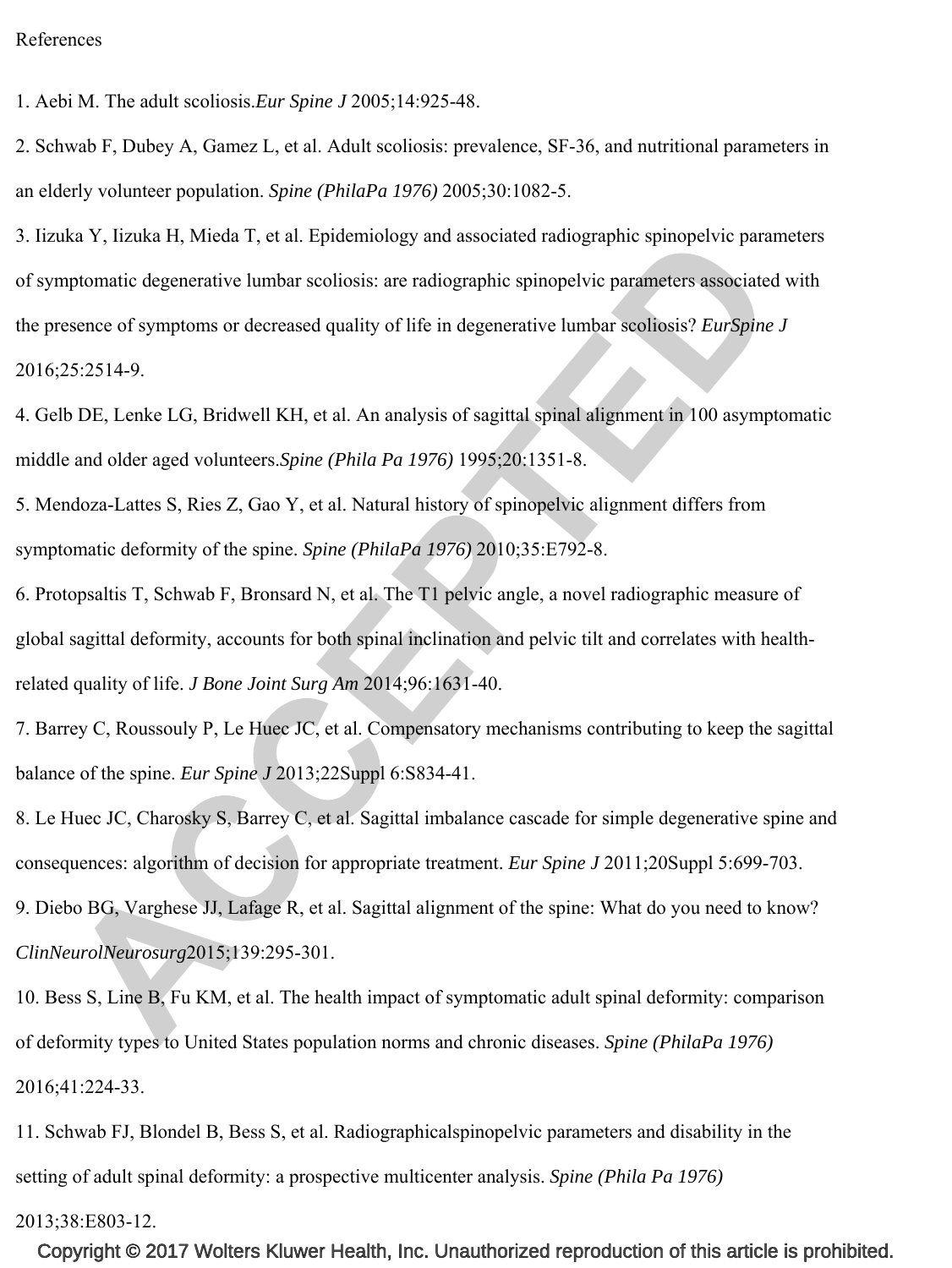12. Le Huec JC, Faundez A, Dominguez D, et al. Evidence showing the relationship between sagittal balance and clinical outcomes in surgical treatment of degenerative spinal diseases: a literature review. *IntOrthop*2015;39:87-95.

13. Ames CP, Scheer JK, Lafage V, et al. Adult spinal deformity: epidemiology, health impact, evaluation, and management. *Spine Deform* 2016;4:310-22.

14. Baldus C, Bridwell K, Harrast J, et al. The scoliosis research society health-related quality of life (SRS-30) age-gender normative data: an analysis of 1346 adult subjects unaffected by scoliosis. *Spine (Phila Pa 1976)* 2011;36:1154-62.

15. Ha KY, Jang WH, Kim YH, et al. Clinical relevance of the SRS-Schwab classification for degenerative lumbar scoliosis. *Spine (Phila Pa 1976)* 2016;41:E282-8.

16. Maggio D, Ailon TT, Smith JS, et al. Assessment of impact of standing long-cassette radiographs on surgical planning for lumbar pathology: an international survey of spine surgeons. *J Neurosurg Spine*  2015:1-8. [Epub ahead of print].

17. Barrey C, Darnis A. Current strategies for the restoration of adequate lordosis during lumbar fusion. *World J Orthop*2015;6:117-26.

18. Schwab F, Ungar B, Blondel B, et al. Scoliosis Research Society-Schwab adult spinal deformity classification: a validation study. *Spine (Phila Pa 1976)* 2012;37:1077-82.

19. Bess S, Schwab F, Lafage V, et al. Classifications for adult spinal deformity and use of the Scoliosis Research Society-Schwab adult spinal deformity classification. *NeurosurgClin N Am* 2013;24:185-93. 20. Hallager DW, Hansen LV, Dragsted CR, et al. A comprehensive analysis of the SRS-Schwab adult spinal deformity classification and confounding variables: a prospective, non-US cross-sectional study in 292 patients. *Spine (PhilaPa 1976)* 2016;41:E589-97.

21. Pekkanen L, Kautiainen H, Ylinen J, et al. Reliability and validity study of the Finnish version 2.0 of the oswestry disability index. *Spine (PhilaPa 1976)* 2011;36:332-8.

22. Kyrola K, Jarvenpaa S, Ylinen J, et al. Reliability and validity study of the Finnish adaptation of Scoliosis Research Society questionnaire version SRS-30. *Spine (Phila Pa 1976)* 2017.[Epub ahead of print].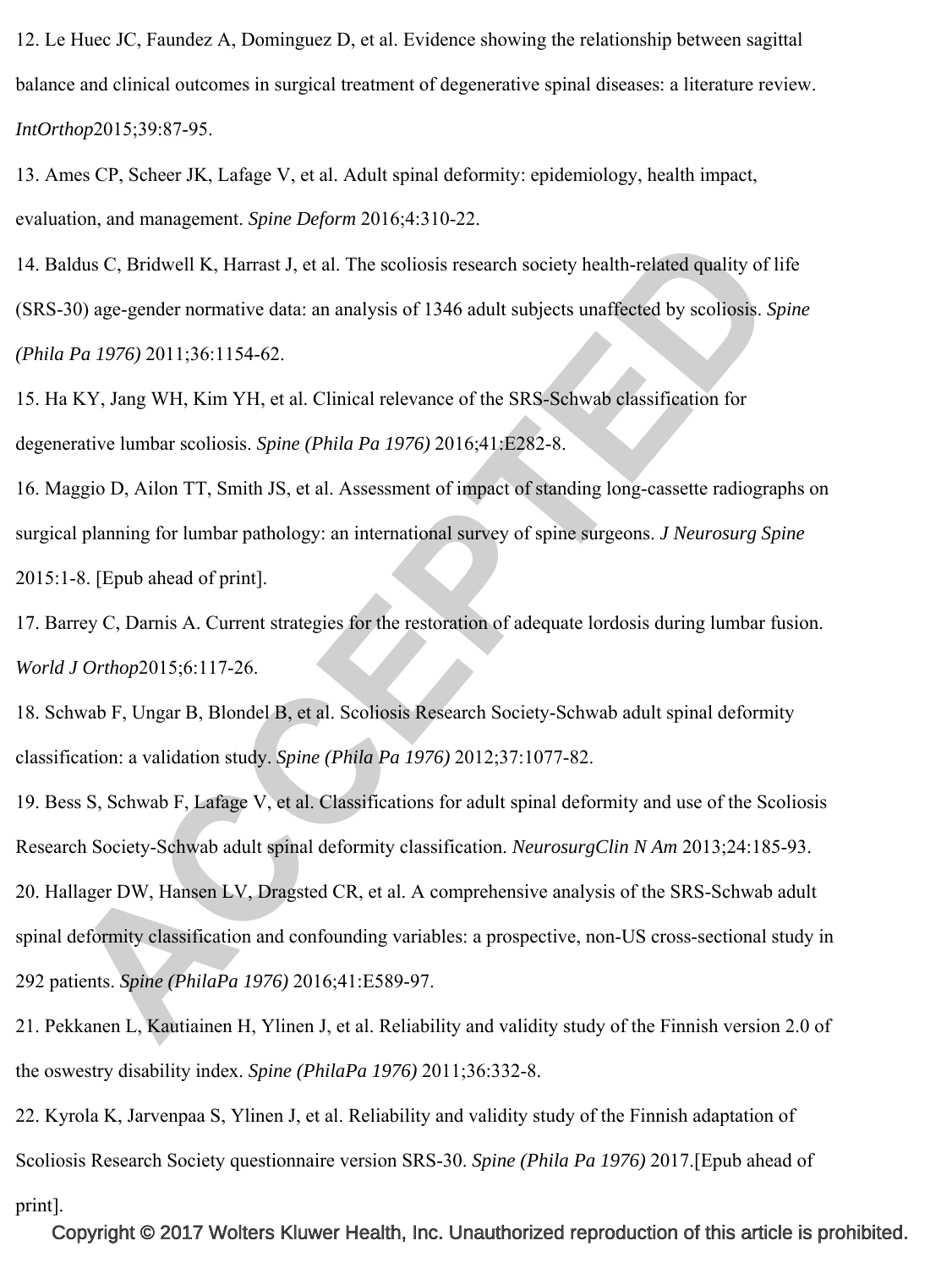23. Hayward VH, Stolarczyk LM. *Applied Body Composition Assessment.*Champaign, IL, USA: Human Kinetics, 1996.

24. Araujo F, Lucas R, Alegrete N, et al. Individual and contextual characteristics as determinants of sagittal standing posture: a population-based study of adults. *Spine J* 2014;14:2373-83.

25. Glassman SD, Bridwell K, Dimar JR, et al. The impact of positive sagittal balance in adult spinal deformity.*Spine (Phila Pa 1976)* 2005;30:2024-9.

26. Anwer S, Alghadir A, Abu Shaphe M, et al. Effects of exercise on spinal deformities and quality of life in patients with adolescent idiopathic scoliosis. *Biomed Res Int* 2015;1238-48.

27. Bansai S, Katzman WB, Giangregorio LM. Exercise for improving age-related hyperkyphotic posture: a systematic review. *Arch Phys Med Rehabil* 2014;95:129-40.

28. Liu S, Diebo BG, Henry JK, et al. The benefit of nonoperative treatment for adult spinal deformity:

identifying predictors for reaching a minimal clinically important difference. *Spine J* 2016;16:210-8.

29. Barrey C, Jund J, Noseda O. Sagittal balance of the pelvis-spine complex and lumbar degenerative diseases. A comparative study about 85 cases. *Eur Spine J* 2007;16:1459-67.

30. Buckland AJ, Vira S, Oren JH, et al. When is compensation for lumbar spinal stenosis a clinical sagittal plane deformity? *Spine J* 2016;16:971-81.

31. Kim YB, Kim YJ, Ahn YJ, et al. A comparative analysis of sagittal spinopelvic alignment between young and old men without localized disc degeneration. *Eur Spine J* 2014;23:1400-6.

T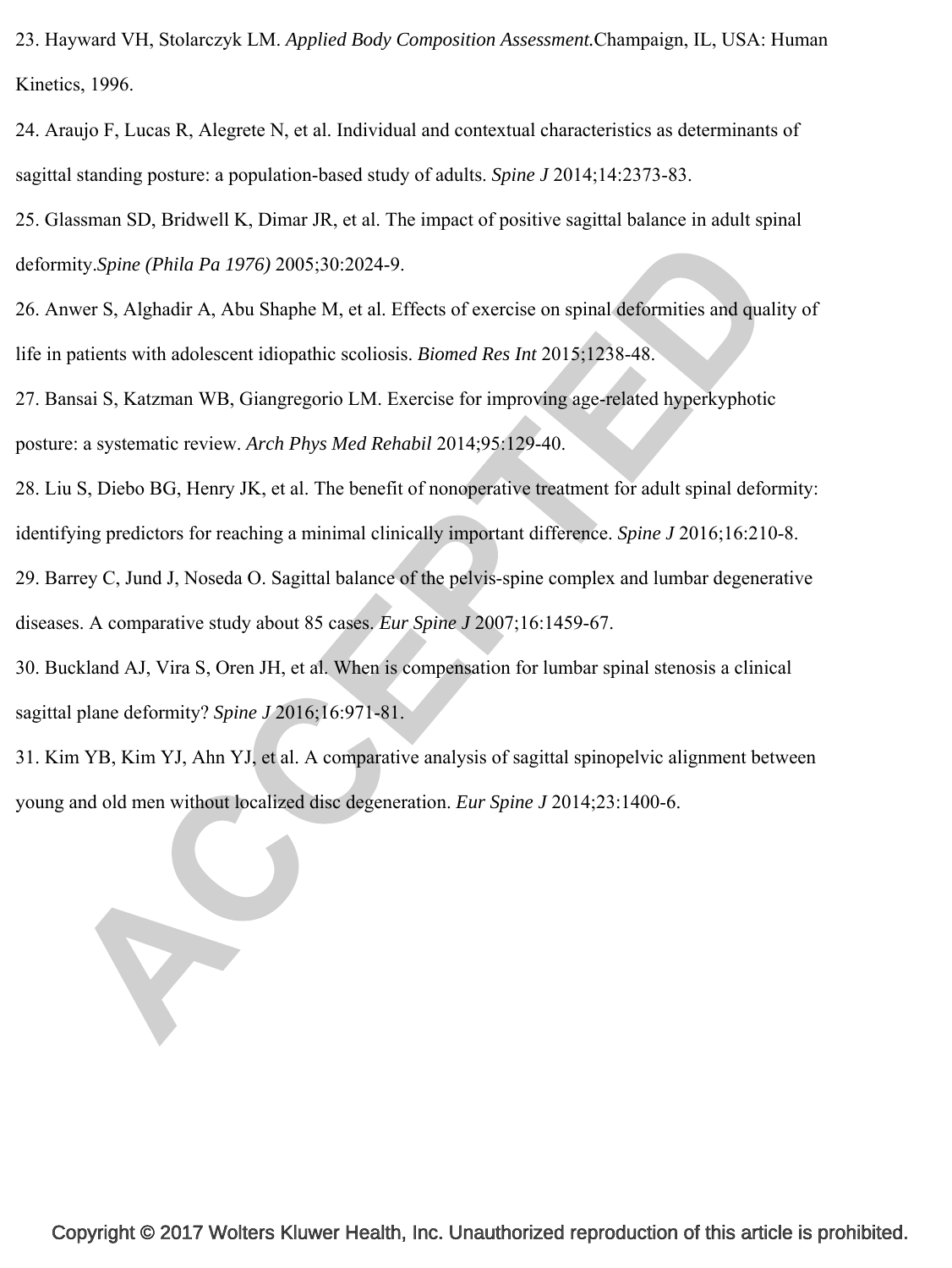Figure 1. Distribution of patients according to the severity of the sagittal deformity with the original sagittal modifier grades and the modified grades. Deformity severity groups: mild or no deformity (0 or 1+ modifiers), moderate (2-3+ modifiers), and marked (4-6+ modifiers).

SRS, Scoliosis Research Society; PI-LL, pelvic incidence-lumbar lordosis; PT, pelvic tilt; SVA, sagittal vertical axis; ODI, Oswestry Disability Index

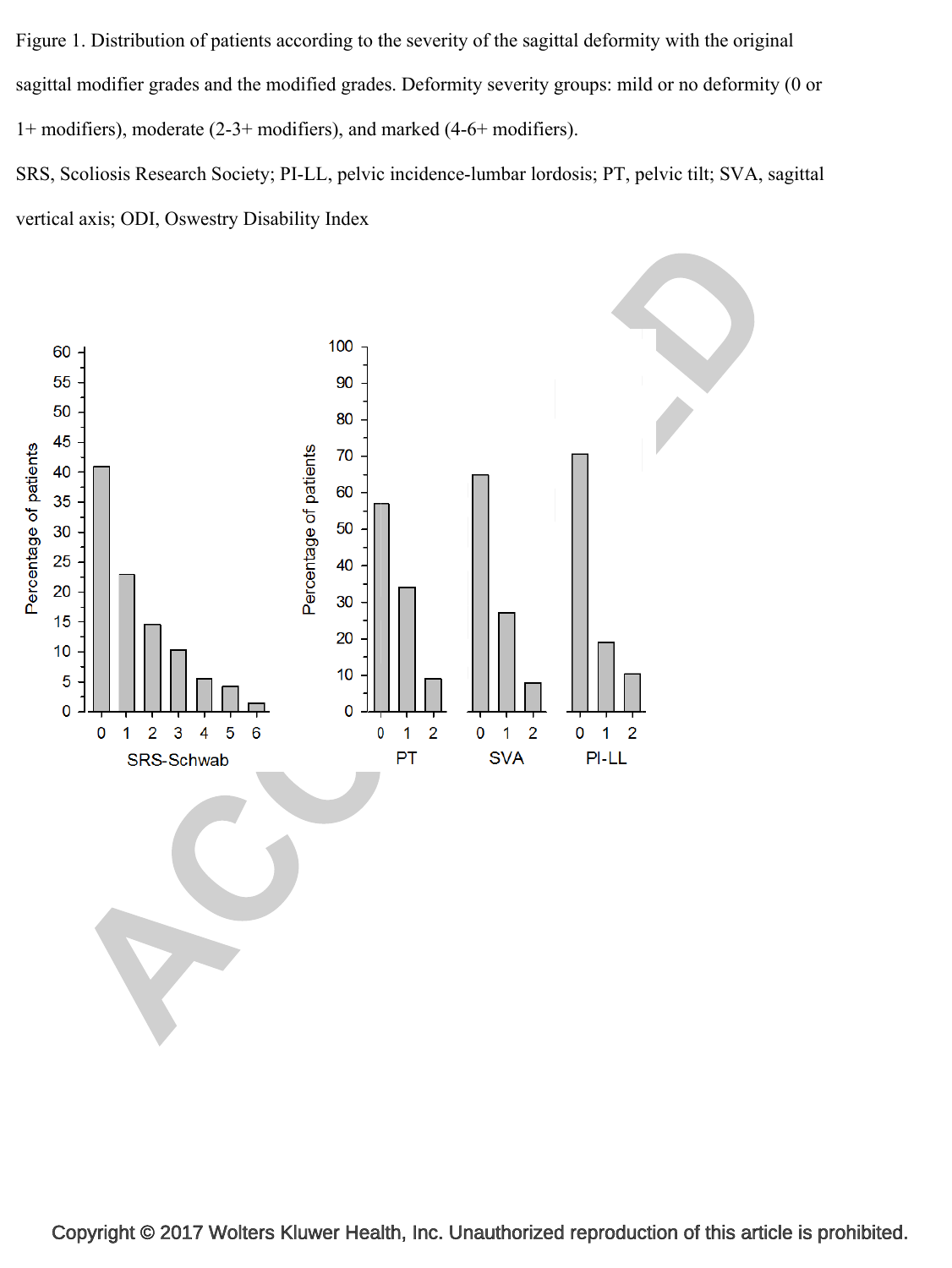Figure 2. Individual sagittal modifiers in relation to the Oswestry Disability Index total score and Scoliosis Research Society-30 subtotal score

Severity: 0 mild or none, + moderate, ++ marked

PI-LL, pelvic incidence-lumbar lordosis; PT, pelvic tilt; SVA, sagittal vertical axis; ODI, Oswestry Disability Index



Copyright © 2017 Wolters Kluwer Health, Inc. Unauthorized reproduction of this article is prohibited.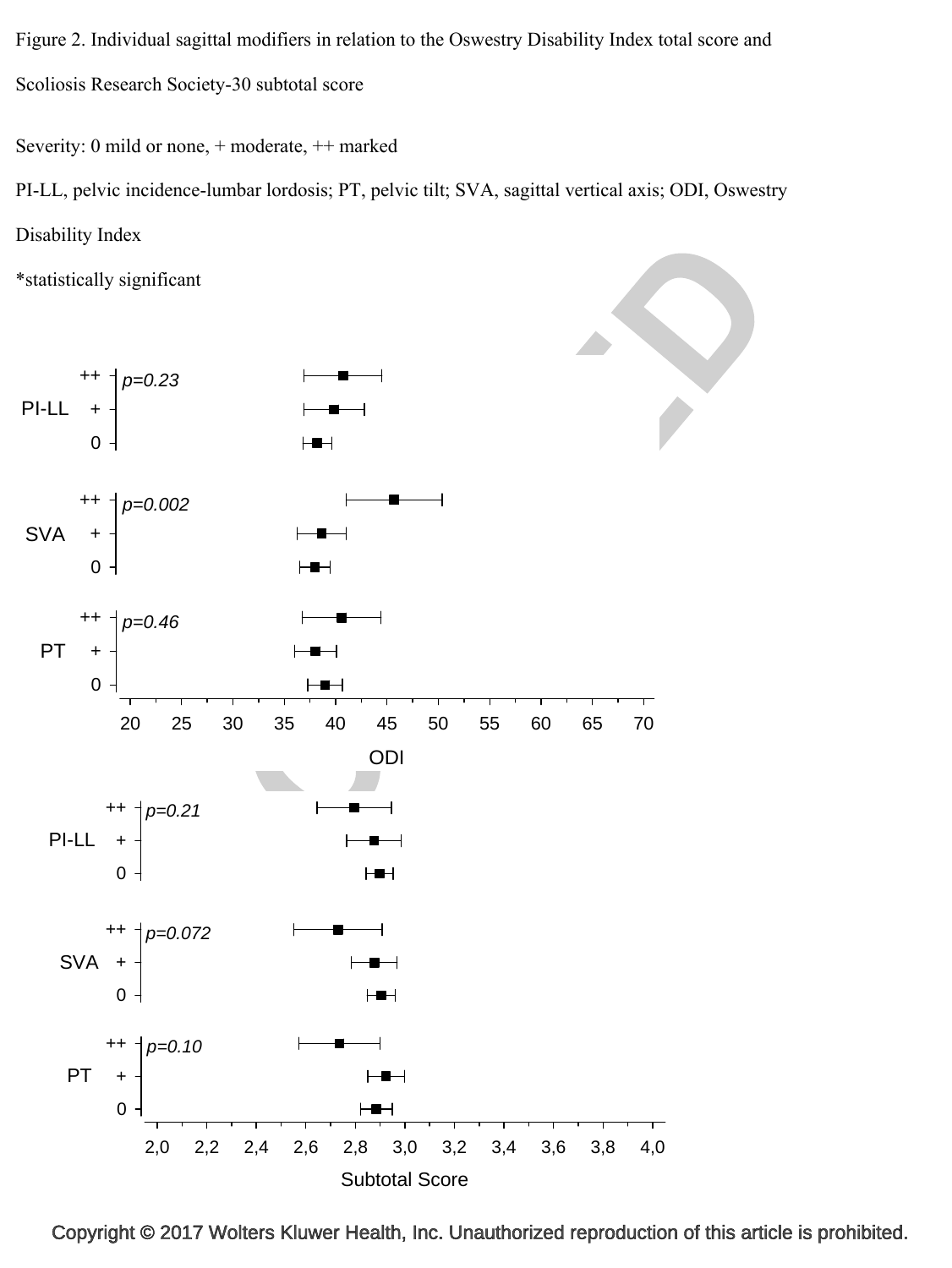Table 1. The characteristics of the study cohort classified with the simplified categorization of the Scoliosis Research Society-Schwab adult spine deformity classification sagittal modifiers

| Characteristic                                           | Sagittal deformity severity group |                     |                  |            |
|----------------------------------------------------------|-----------------------------------|---------------------|------------------|------------|
| Total $n=637$                                            | Mild or none<br>$n = 407$         | Moderate<br>$n=159$ | Severe<br>$n=71$ | p-value    |
| Female, $n$ $(\frac{9}{6})$                              | 222 (54)                          | 87(55)              | 49 (69)          | 0.066      |
| Age (years), mean (SD)                                   | 51(15)                            | 59(13)              | 66(13)           | $< 0.001*$ |
| BMI ( $\text{kg/m}^2$ ), mean (SD)                       | 27.1(4.9)                         | 28.1(4.5)           | 29.1(5.0)        | $< 0.001*$ |
| Marriage or common-law<br>marriage $n$ (%)               | 305(75)                           | 109(69)             | 37(52)           | $< 0.001*$ |
| Years of education, mean (SD)                            | 13(4)                             | 11(4)               | 11(3)            | $< 0.001*$ |
| Available for work, $n$ $(\%)$                           | 283 (70)                          | 81(51)              | 14(20)           | $0.001*$   |
| Smokers, $n$ $(\%)$                                      | 101(25)                           | 39(24)              | 12(17)           | 0.23       |
| Physical activity (Kasari-FIT-<br>index)                 | 35(22)                            | 33(22)              | 22(18)           | $0.001*$   |
| Daily use of painkillers, $n$ (%)                        | 207(51)                           | 83 (52)             | 49 (69)          | $0.016*$   |
| Back pain VAS, mean (SD)                                 | 58 (29)                           | 62(27)              | 60(29)           | 0.69       |
| Leg pain VAS, mean (SD)                                  | 53 (31)                           | 56(33)              | 59 (29)          | 0.14       |
| Duration of current back pain in<br>months, median (IQR) | 18(6, 48)                         | 25(10,68)           | 24 (9,102)       | $0.002*$   |
| Diagnoses, $n$ $(\%)$                                    |                                   |                     |                  |            |
| Scoliosis                                                | 9(2)                              | 12(8)               | 13(18)           | $< 0.001*$ |
| Spondylolisthesis                                        | 57(14)                            | 35(22)              | 6(9)             | 0.91       |
| Neural compression                                       | 201(49)                           | 69(43)              | 37(52)           | 0.81       |
| Degenerative spine without                               |                                   |                     |                  |            |
| neural                                                   | 140 (34)                          | 43 (27)             | 15(21)           | $0.01*$    |
| compression**                                            |                                   |                     |                  |            |
| Previous spine surgery, $n$ (%)                          | 19(5)                             | 8(5)                | 7(10)            | 0.095      |

\*Statistically significant for the hypothesis of linearity across the deformity classes evaluated by analysis of variance, Cuzick test, Cochran-Armitage test, adjusted for age, sex, BMI, and years of education.

# **\*\* Degenerative spine includes spondylosis, disc degeneration, facet joint arthrosis and other degenerative conditions without neural compression.**

BMI, body mass index; SD, standard deviation; FIT, frequency intensity time; VAS, visual analog scale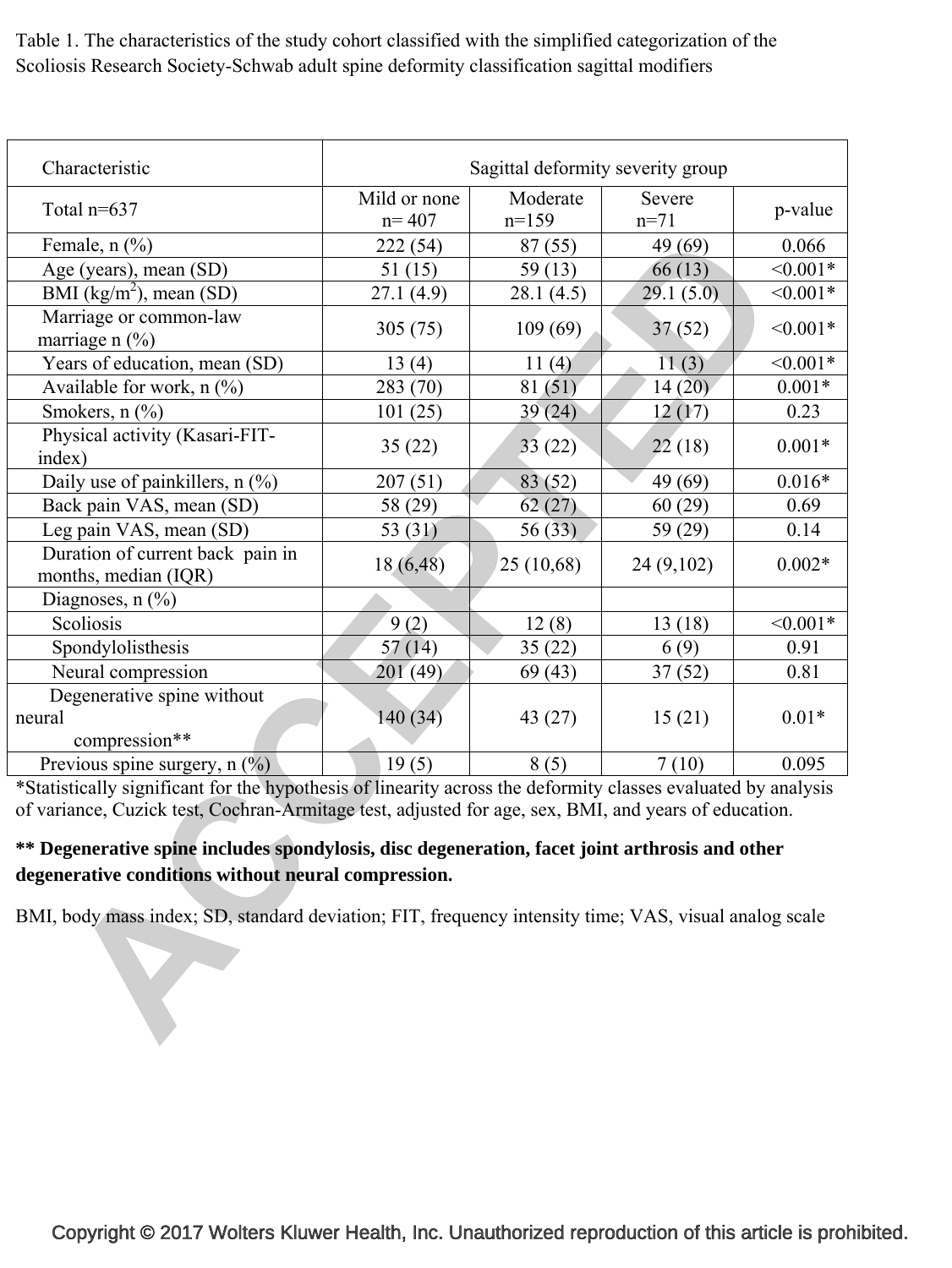Table 2. The outcome measures of the Oswestry Disability Index and the SRS-30 in the deformity severity groups

| Outcome measures                          | Deformity severity group |            |            |          |
|-------------------------------------------|--------------------------|------------|------------|----------|
|                                           | Mild or none             | Moderate   | Severe     | p-value  |
|                                           | $n=407$                  | $n=159$    | $n = 71$   |          |
| <b>Oswestry Disability Index</b>          | 37(16)                   | 40(16)     | 47(16)     | $0.033*$ |
|                                           |                          |            |            |          |
| <b>SRS-30</b>                             |                          |            |            |          |
| Function/activity                         | 2.89(0.77)               | 2.77(0.70) | 2.48(0.64) | $0.004*$ |
| Pain                                      | 2.40(0.76)               | 2.39(0.71) | 2.45(0.88) | 0.77     |
| Self-image/appearance                     | 2.93(0.67)               | 2.83(0.62) | 2.53(0.65) | $0.03*$  |
| Mental health                             | 3.43(0.87)               | 3.44(0.89) | 3.26(0.86) | 0.29     |
| Sub total                                 | 2.92(0.62)               | 2.86(0.57) | 2.68(0.62) | 0.088    |
| Satisfaction with management <sup>®</sup> | 3.10(0.78)               | 3.17(0.71) | 3.13(0.65) | 0.87     |
| Total score**                             | 2.91(0.57)               | 2.89(0.53) | 2.73(0.55) | 0.17     |

\* Statistical significance on the bootstrapped type analysis of variance with age, sex, BMI, and years of education as covariates.

\*\* Total n=588

SRS-30, Scoliosis Research Society (version 30)

Y